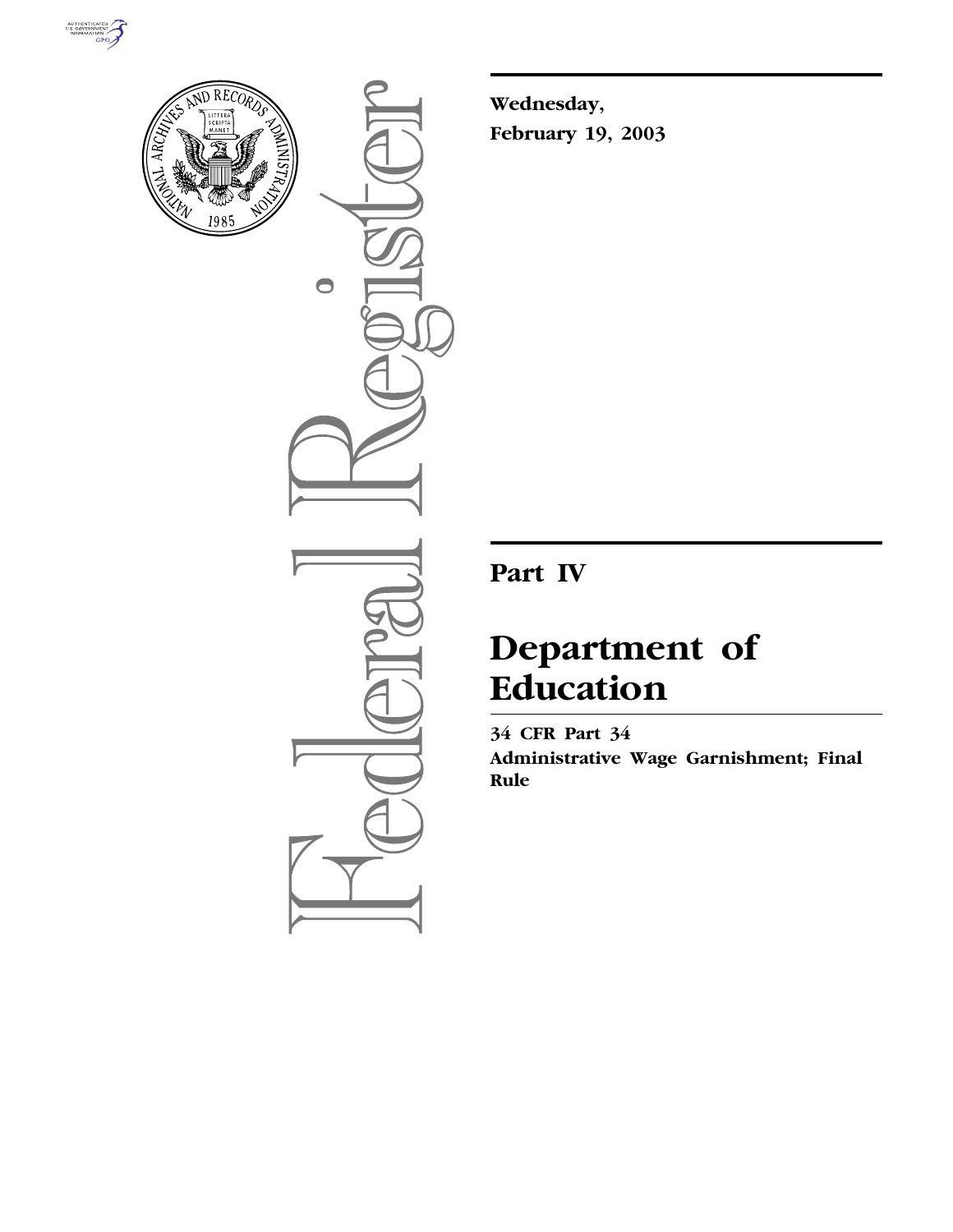# **DEPARTMENT OF EDUCATION**

# **34 CFR Part 34**

# **Administrative Wage Garnishment**

**AGENCY:** Office of the Chief Financial Officer, Department of Education. **ACTION:** Final regulations.

**SUMMARY:** These regulations implement for the Department of Education the provisions for administrative wage garnishment in the Debt Collection Improvement Act of 1996 (DCIA). The DCIA authorizes Federal agencies to garnish administratively, that is, without court order, the disposable pay of an individual who is not a Federal employee to collect a delinquent nontax debt owed to the United States. These regulations implement this authority for a debt owed to the United States under a program administered by the Department of Education.

**DATES:** These regulations are effective March 21, 2003.

#### **FOR FURTHER INFORMATION CONTACT:**

Marian E. Currie, U.S. Department of Education, Union Center Plaza Room 41B4, 830 First Street NE, Washington DC 20202, Telephone: (202) 377–3212 or via Internet: *marian.currie@ed.gov.*

If you use a telecommunications device for the deaf (TDD), you may call the Federal Information Relay Service (FIRS) at 1–800–877–8339.

Individuals with disabilities may obtain this document in an alternative format (*e.g.*, Braille, large print, audiotape, or computer diskette) on request to the contact person listed under **FOR FURTHER INFORMATION CONTACT**.

**SUPPLEMENTARY INFORMATION:** On April 12, 2002, the Secretary published in the **Federal Register** a notice of proposed rulemaking (NPRM) (67 FR 18072) for implementation of the wage garnishment authority in the DCIA. This document contains the final regulations for the rules that were proposed in that NPRM. These final regulations contain a few changes from the NPRM.

#### **Analysis of Comments and Changes**

In response to the NPRM, we received comments from two parties. An analysis of the comments and of the changes in the regulations since publication of the NPRM is published as an appendix at the end of these final regulations.

# **Regulatory Flexibility Act Certification**

The Secretary certifies that these regulations will not have a significant economic impact on a substantial number of small entities.

Although a substantial number of small entities will be subject to these regulations and to the certification requirement in these regulations, as explained in the NPRM, the requirements will not have a significant economic impact on these entities.

#### **Paperwork Reduction Act of 1995**

These regulations do not contain any information collection requirements.

#### **Assessment of Educational Impact**

In the NPRM we requested comments on whether the proposed regulations would require transmission of information that any other agency or authority of the United States gathers or makes available.

Based on the response to the NPRM and on our review, we have determined that these final regulations do not require transmission of information that any other agency or authority of the United States gathers or makes available.

### **Electronic Access to This Document**

You may view this document, as well as all other Department of Education documents published in the **Federal Register**, in text or Adobe Portable Document Format (PDF) on the Internet at the following site: *http://www.ed.gov/ legislation/FedRegister.*

To use PDF you must have Adobe Acrobat Reader, which is available free at this site. If you have questions about using PDF, call the U.S. Government Printing Office (GPO), toll free, at 1– 888–293–6498; or in the Washington, DC, area at (202) 512–1530.

You may also view this document in PDF at the following site: *http:// ifap.ed.gov.*

**Note:** The official version of this document is the document published in the **Federal Register**. Free Internet access to the official edition of the **Federal Register** and the Code of Federal Regulations is available on GPO Access at: *http://www.access.gpo.gov/nara/ index.html.*

(Catalog of Federal Domestic Assistance Number does not apply.)

#### **List of Subjects in 34 CFR Part 34**

Administrative practice and procedure, Claims, Debts, Garnishment of wages, Hearing and appeal procedures, Salaries, Wages.

Dated: February 12, 2003.

# **Rod Paige,**

*Secretary of Education.*

For the reasons discussed in the preamble, the Secretary amends title 34 of the Code of Federal Regulations by adding a new part 34 to read as follows:

# **PART 34— ADMINISTRATIVE WAGE GARNISHMENT**

Sec.<br>34.1

- 34.1 Purpose of this part.<br>34.2 Scope of this part
- 34.2 Scope of this part.<br>34.3 Definitions.
- 
- 34.3 Definitions.<br>34.4 Notice of pr 34.4 Notice of proposed garnishment.<br>34.5 Contents of a notice of proposed
- Contents of a notice of proposed garnishment.
- 34.6 Rights in connection with garnishment.
- 34.7 Consideration of objection to the rate or amount of withholding.
- 34.8 Providing a hearing.
- 34.9 Conditions for an oral hearing.<br>34.10 Conditions for a paper hearing.
- 34.10 Conditions for a paper hearing.<br>34.11 Timely request for a hearing.
- 34.11 Timely request for a hearing.<br>34.12 Request for reconsideration.
- 34.12 Request for reconsideration.<br>34.13 Conduct of a hearing.
- Conduct of a hearing.
- 34.14 Burden of proof.
- Consequences of failure to appear for an oral hearing.<br>34.16 Issuance of t
- 34.16 Issuance of the hearing decision.<br>34.17 Content of decision.
- 34.17 Content of decision.<br>34.18 Issuance of the wage
- Issuance of the wage garnishment order.
- 34.19 Amounts to be withheld under a garnishment order.
- 34.20 Amount to be withheld under multiple garnishment orders.<br>34.21 Employer certification.
- 34.21 Employer certification.<br>34.22 Employer responsibility
- 34.22 Employer responsibilities.
- 34.23 Exclusions from garnishment.<br>34.24 Claim of financial hardship by
- Claim of financial hardship by debtor subject to garnishment.
- 34.25 Determination of financial hardship.<br>34.26 Ending garnishment
- 34.26 Ending garnishment.<br>34.27 Actions by employer
- Actions by employer prohibited by law.
- 34.28 Refunds of amounts collected in error.
- 34.29 Enforcement action against employer for noncompliance with garnishment order.
- 34.30 Application of payments and accrual of interest.

**Authority:** 31 U.S.C. 3720D, unless otherwise noted.

#### **§ 34.1 Purpose of this part.**

This part establishes procedures the Department of Education uses to collect money from a debtor's disposable pay by means of administrative wage garnishment to satisfy delinquent debt owed to the United States.

(Authority: 31 U.S.C. 3720D)

#### **§ 34.2 Scope of this part.**

(a) This part applies to collection of any financial obligation owed to the United States that arises under a program we administer.

(b) This part applies notwithstanding any provision of State law.

(c) We may compromise or suspend collection by garnishment of a debt in accordance with applicable law.

(d) We may use other debt collection remedies separately or in conjunction with administrative wage garnishment to collect a debt.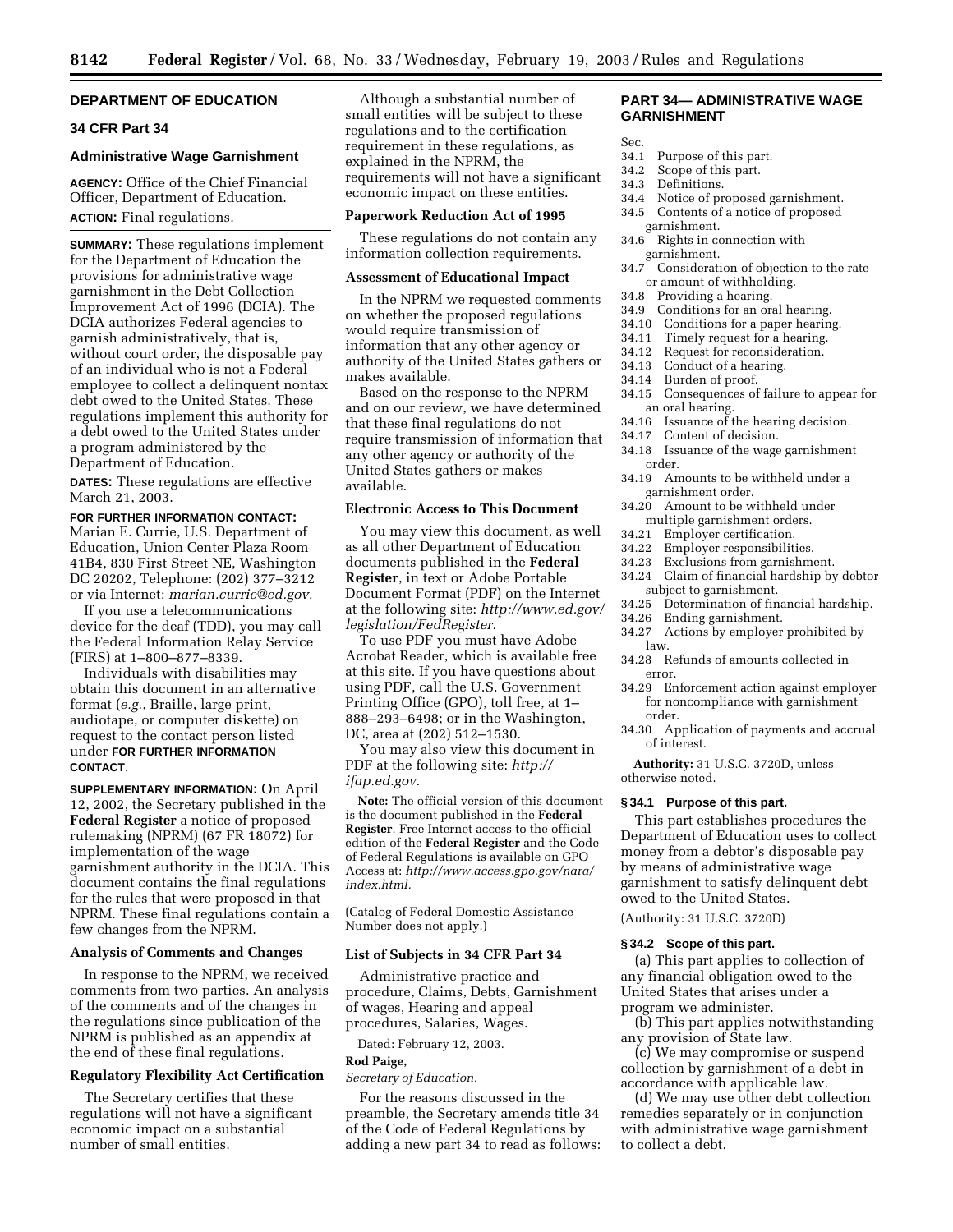(e) To collect by offset from the salary of a Federal employee, we use the procedures in 34 CFR part 31, not those in this part.

(Authority: 31 U.S.C. 3720D)

#### **§ 34.3 Definitions.**

As used in this part, the following definitions apply:

*Administrative debt* means a debt that does not arise from an individual's obligation to repay a loan or an overpayment of a grant received under a student financial assistance program authorized under Title IV of the Higher Education Act.

*Business day* means a day Monday through Friday, unless that day is a Federal holiday.

*Certificate of service* means a certificate signed by an authorized official of the U.S. Department of Education (the Department) that indicates the nature of the document to which it pertains, the date we mail the document, and to whom we are sending the document.

*Day* means calendar day. For purposes of computation, the last day of a period will be included unless that day is a Saturday, a Sunday, or a Federal legal holiday; in that case, the last day of the period is the next business day after the end of the period.

*Debt* or *claim* means any amount of money, funds, or property that an appropriate official of the Department has determined an individual owes to the United States under a program we administer.

*Debtor* means an individual who owes a delinquent nontax debt to the United States under a program we administer.

*Disposable pay.* This term—

(a)(1) Means that part of a debtor's compensation for personal services, whether or not denominated as wages, from an employer that remains after the deduction of health insurance premiums and any amounts required by law to be withheld.

(2) For purposes of this part, ''amounts required by law to be withheld'' include amounts for deductions such as social security taxes and withholding taxes, but do not include any amount withheld under a court order; and

(b) Includes, but is not limited to, salary, bonuses, commissions, or vacation pay.

*Employer.* This term—

(a) Means a person or entity that employs the services of another and that pays the latter's wages or salary;

(b) Includes, but is not limited to, State and local governments; and (c) Does not include an agency of the

Federal Government.

*Financial hardship* means an inability to meet basic living expenses for goods and services necessary for the survival of the debtor and his or her spouse and dependents.

*Garnishment* means the process of withholding amounts from an employee's disposable pay and paying those amounts to a creditor in satisfaction of a withholding order.

*We* means the United States Department of Education.

*Withholding order.* (a) This term means any order for withholding or garnishment of pay issued by this Department, another Federal agency, a State or private non-profit guaranty agency, or a judicial or administrative body.

(b) For purposes of this part, the terms ''wage garnishment order'' and ''garnishment order'' have the same meaning as ''withholding order.''

*You* means the debtor.

(Authority: 31 U.S.C. 3720D)

# **§ 34.4 Notice of proposed garnishment.**

(a) We may start proceedings to garnish your wages whenever we determine that you are delinquent in paying a debt owed to the United States under a program we administer.

(b) We start garnishment proceedings by sending you a written notice of the proposed garnishment.

(c) At least 30 days before we start garnishment proceedings, we mail the notice by first class mail to your last known address.

(d)(1) We keep a copy of a certificate of service indicating the date of mailing of the notice.

(2) We may retain this certificate of service in electronic form.

(Authority: 31 U.S.C. 3720D)

#### **§ 34.5 Contents of a notice of proposed garnishment.**

In a notice of proposed garnishment, we inform you of—

(a) The nature and amount of the debt; (b) Our intention to collect the debt through deductions from pay until the debt and all accumulated interest, penalties, and collection costs are paid in full; and

(c) An explanation of your rights, including those in § 34.6, and the time frame within which you may exercise your rights.

(Authority: 31 U.S.C. 3720D)

# **§ 34.6 Rights in connection with garnishment.**

Before starting garnishment, we provide you the opportunity—

(a) To inspect and copy our records related to the debt;

(b) To enter into a written repayment agreement with us to repay the debt under terms we consider acceptable;

(c) For a hearing in accordance with § 34.8 concerning—

(1) The existence, amount, or current enforceability of the debt;

(2) The rate at which the garnishment order will require your employer to withhold pay; and

(3) Whether you have been continuously employed less than 12 months after you were involuntarily separated from employment.

(Authority: 31 U.S.C. 3720D)

#### **§ 34.7 Consideration of objection to the rate or amount of withholding.**

(a) We consider objections to the rate or amount of withholding only if the objection rests on a claim that withholding at the proposed rate or amount would cause financial hardship to you and your dependents.

(b) We do not provide a hearing on an objection to the rate or amount of withholding if the rate or amount we propose to be withheld does not exceed the rate or amount agreed to under a repayment agreement reached within the preceding six months after a previous notice of proposed garnishment.

(c) We do not consider an objection to the rate or amount of withholding based on a claim that by virtue of 15 U.S.C. 1673, no amount of wages are available for withholding by the employer.

(Authority: 31 U.S.C. 3720D)

#### **§ 34.8 Providing a hearing.**

(a) We provide a hearing if you submit a written request for a hearing concerning the existence, amount, or enforceability of the debt or the rate of wage withholding.

(b) At our option the hearing may be an oral hearing under § 34.9 or a paper hearing under § 34.10.

(Authority: 31 U.S.C. 3720D)

#### **§ 34.9 Conditions for an oral hearing.**

(a) We provide an oral hearing if you—

(1) Request an oral hearing; and (2) Show in the request a good reason to believe that we cannot resolve the issues in dispute by review of the documentary evidence, by demonstrating that the validity of the claim turns on the credibility or veracity of witness testimony.

(b) If we determine that an oral hearing is appropriate, we notify you how to receive the oral hearing.

(c)(1) At your option, an oral hearing may be conducted either in-person or by telephone conference.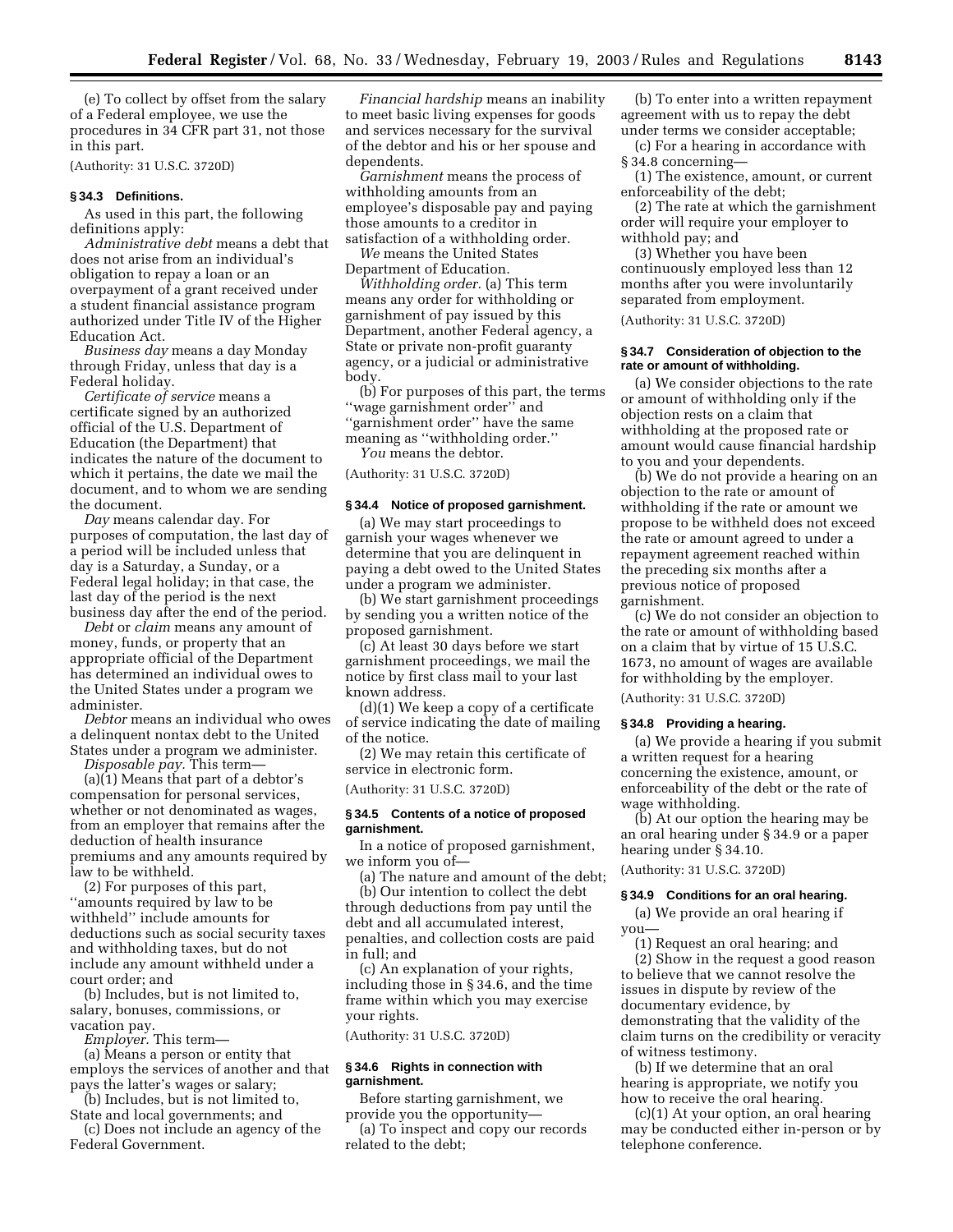(2) We provide an in-person oral hearing with regard to administrative debts only in Washington D.C.

(3) We provide an in-person oral hearing with regard to debts based on student loan or grant obligations only at our regional service centers in Atlanta, Chicago, or San Francisco.

(4) You must bear all travel expenses you incur in connection with an inperson hearing.

(5) We bear the cost of any telephone calls we place in order to conduct an oral hearing by telephone.

(d)(1) To arrange the time and location of the oral hearing, we ordinarily attempt to contact you first by telephone call to the number you provided to us.

(2) If we are unable to contact you by telephone, we leave a message directing you to contact us within 5 business days to arrange the time and place of the hearing.

(3) If we can neither contact you directly nor leave a message with you by telephone—

(i) We notify you in writing to contact us to arrange the time and place of the hearing; or

(ii) We select a time and place for the hearing, and notify you in writing of the time and place set for the hearing.

(e) We consider you to have withdrawn the request for an oral hearing if—

(1) Within 15 days of the date of a written notice to contact us, we receive no response to that notice; or

(2) Within five business days of the date of a telephone message to contact us, we receive no response to that message.

(Authority: 31 U.S.C. 3720D)

# **§ 34.10 Conditions for a paper hearing.**

We provide a paper hearing—

(a) If you request a paper hearing; (b) If you requested an oral hearing,

but we determine under § 34.9(e) that you have withdrawn that request;

(c) If you fail to appear for a scheduled oral hearing, as provided in § 34.15; or

(d) If we deny a request for an oral hearing because we conclude that, by a review of the written record, we can resolve the issues raised by your objections.

(Authority: 31 U.S.C. 3720D)

# **§ 34.11 Timely request for a hearing.**

(a) A hearing request is timely if— (1) You mail the request to the office designated in the garnishment notice and the request is postmarked not later than the 30th day following the date of the notice; or

(2) The designated office receives the request not later than the 30th day following the date of the garnishment notice.

(b) If we receive a timely written request from you for a hearing, we will not issue a garnishment order before we

(1) Provide the requested hearing; and (2) Issue a written decision on the

objections you raised. (c) If your written request for a hearing is not timely—

(1) We provide you a hearing; and (2) We do not delay issuance of a garnishment order unless—

(i) We determine from credible representations in the request that the delay in filing the request for hearing was caused by factors over which you had no control; or

(ii) We have other good reason to delay issuing a garnishment order.

(d) If we do not complete a hearing within 60 days of an untimely request, we suspend any garnishment order until we have issued a decision.

(Authority: 31 U.S.C. 3720D)

#### **§ 34.12 Request for reconsideration.**

(a) If you have received a decision on an objection to garnishment you may file a request for reconsideration of that decision.

(b) We do not suspend garnishment merely because you have filed a request for reconsideration.

(c) We consider your request for reconsideration if we determine that—

(1) You base your request on grounds of financial hardship, and your financial circumstances, as shown by evidence submitted with the request, have materially changed since we issued the decision so that we should reduce the amount to be garnished under the order; or

(2)(i) You submitted with the request evidence that you did not previously submit; and

(ii) This evidence demonstrates that we should reconsider your objection to the existence, amount, or enforceability of the debt.

(d)(1) If we agree to reconsider the decision, we notify you.

(2)(i) We may reconsider based on the request and supporting evidence you have presented with the request; or

(ii) We may offer you an opportunity for a hearing to present evidence.

(Authority: 31 U.S.C. 3720D)

#### **§ 34.13 Conduct of a hearing.**

(a)(1) A hearing official conducts any hearing under this part.

(2) The hearing official may be any qualified employee of the Department whom the Department designates to conduct the hearing.

(b)(1) The hearing official conducts any hearing as an informal proceeding.

(2) A witness in an oral hearing must testify under oath or affirmation.

(3) The hearing official maintains a summary record of any hearing.

(c) Before the hearing official considers evidence we obtain that was not included in the debt records available for inspection when we sent notice of proposed garnishment, we notify you that additional evidence has become available, may be considered by the hearing official, and is available for inspection or copying.

(d) The hearing official considers any objection you raise and evidence you submit—

(1) In or with the request for a hearing;

(2) During an oral hearing;

(3) By the date that we consider, under § 34.9(e), that a request for an oral hearing has been withdrawn; or

(4) Within a period we set, ordinarily not to exceed seven business days, after—

(i) We provide you access to our records regarding the debt, if you requested access to records within 20 days after the date of the notice under § 34.4;

(ii) We notify you that we have obtained and intend to consider additional evidence;

(iii) You request an extension of time in order to submit specific relevant evidence that you identify to us in the request; or

(iv) We notify you that we deny your request for an oral hearing.

(Authority: 31 U.S.C. 3720D)

#### **§ 34.14 Burden of proof.**

(a)(1) We have the burden of proving the existence and amount of a debt.

(2) We meet this burden by including in the record and making available to the debtor on request records that show that—

(i) The debt exists in the amount stated in the garnishment notice; and

(ii) The debt is currently delinquent.

(b) If you dispute the existence or amount of the debt, you must prove by a preponderance of the credible evidence that—

(1) No debt exists;

(2) The amount we claim to be owed on the debt is incorrect, or

(3) You are not delinquent with respect to the debt.

(c)(1) If you object that the proposed garnishment rate would cause financial hardship, you bear the burden of proving by a preponderance of the credible evidence that withholding the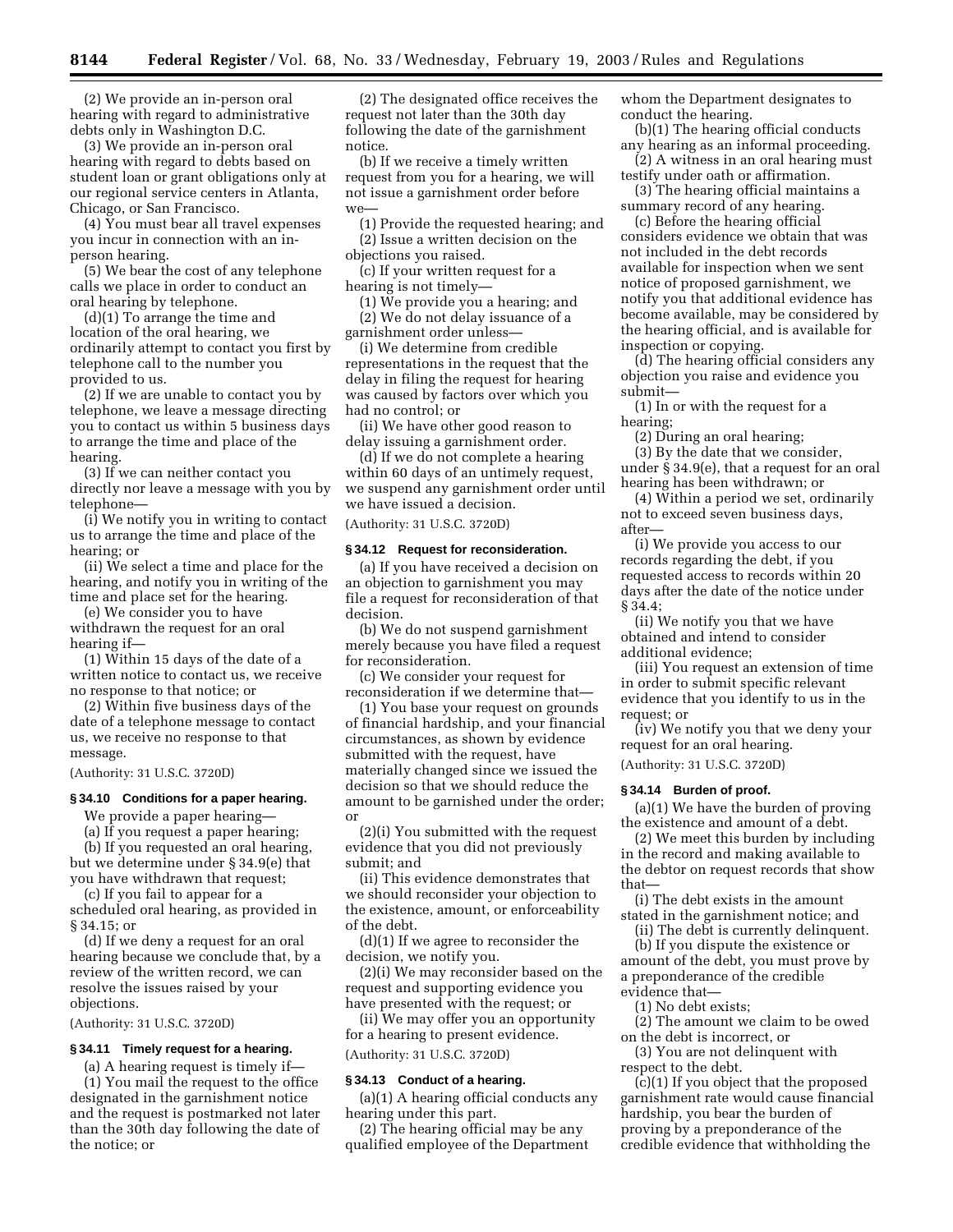amount of wages proposed in the notice would leave you unable to meet the basic living expenses of you and your dependents.

(2) The standards for proving financial hardship are those in § 34.24.

(d)(1) If you object on the ground that applicable law bars us from collecting the debt by garnishment at this time, you bear the burden of proving the facts that would establish that claim.

(2) Examples of applicable law that may prevent collection by garnishment include the automatic stay in bankruptcy (11 U.S.C. 362(a)), and the preclusion of garnishment action against a debtor who was involuntarily separated from employment and has been reemployed for less than a continuous period of 12 months (31  $U.S.C. 3720D(b)(6)$ ).

(e) The fact that applicable law may limit the amount that an employer may withhold from your pay to less than the amount or rate we state in the garnishment order does not bar us from issuing the order.

(Authority: 31 U.S.C. 3720D)

#### **§ 34.15 Consequences of failure to appear for an oral hearing.**

(a) If you do not appear for an inperson hearing you requested, or you do not answer a telephone call convening a telephone hearing, at the time set for the hearing, we consider you to have withdrawn your request for an oral hearing.

(b) If you do not appear for an oral hearing but you demonstrate that there was good cause for not appearing, we may reschedule the oral hearing.

(c) If you do not appear for an oral hearing you requested and we do not reschedule the hearing, we provide a paper hearing to review your objections, based on the evidence in your file and any evidence you have already provided.

(Authority: 31 U.S.C. 3720D)

# **§ 34.16 Issuance of the hearing decision.**

(a) *Date of decision.* The hearing official issues a written opinion stating his or her decision, as soon as practicable, but not later than 60 days after the date on which we received the request for hearing.

(b) If we do not provide you with a hearing and render a decision within 60 days after we receive your request for a hearing—

(1) We do not issue a garnishment order until the hearing is held and a decision rendered; or

(2) If we have already issued a garnishment order to your employer, we suspend the garnishment order beginning on the 61st day after we

receive the hearing request until we provide a hearing and issue a decision. (Authority: 31 U.S.C. 3720D)

#### **§ 34.17 Content of decision.**

(a) The written decision is based on the evidence contained in the hearing record. The decision includes—

(1) A description of the evidence considered by the hearing official;

(2) The hearing official's findings, analysis, and conclusions regarding objections raised to the existence or amount of the debt;

(3) The rate of wage withholding under the order, if you objected that withholding the amount proposed in the garnishment notice would cause an extreme financial hardship; and

(4) An explanation of your rights under this part for reconsideration of the decision.

(b) The hearing official's decision is the final action of the Secretary for the purposes of judicial review under the Administrative Procedure Act (5 U.S.C. 701 *et seq.*).

# (Authority: 31 U.S.C. 3720D)

#### **§ 34.18 Issuance of the wage garnishment order.**

(a)(1) If you fail to make a timely request for a hearing, we issue a garnishment order to your employer within 30 days after the deadline for timely requesting a hearing.

(2) If you make a timely request for a hearing, we issue a withholding order within 30 days after the hearing official issues a decision to proceed with garnishment.

(b)(1) The garnishment order we issue to your employer is signed by an official of the Department designated by the Secretary.

(2) The designated official's signature may be a computer-generated facsimile.

(c)(1) The garnishment order contains only the information we consider necessary for your employer to comply with the order and for us to ensure proper credit for payments received from your employer.

(2) The order includes your name, address, and social security number, as well as instructions for withholding and information as to where your employer must send the payments.

(d)(1) We keep a copy of a certificate of service indicating the date of mailing of the order.

(2) We may create and maintain the certificate of service as an electronic record.

(Authority: 31 U.S.C. 3720D)

#### **§ 34.19 Amounts to be withheld under a garnishment order.**

(a)(1) After an employer receives a garnishment order we issue, the employer must deduct from all disposable pay of the debtor during each pay period the amount directed in the garnishment order unless this section or § 34.20 requires a smaller amount to be withheld.

(2) The amount specified in the garnishment order does not apply if other law, including this section, requires the employer to withhold a smaller amount.

(b) The employer must comply with our garnishment order by withholding the lesser of—

(1) The amount directed in the garnishment order; or—

(2) The amount specified in 15 U.S.C. 1673(a)(2) (Restriction on Garnishment); that is, the amount by which a debtor's disposable pay exceeds an amount equal to 30 times the minimum wage. (See 29 CFR 870.10.)

(Authority: 31 U.S.C. 3720D)

# **§ 34.20 Amount to be withheld under multiple garnishment orders.**

If a debtor's pay is subject to several garnishment orders, the employer must comply with our garnishment order as follows:

(a) Unless other Federal law requires a different priority, the employer must pay us the amount calculated under § 34.19(b) before the employer complies with any later garnishment orders, except a family support withholding order.

(b) If an employer is withholding from a debtor's pay based on a garnishment order served on the employer before our order, or if a withholding order for family support is served on an employer at any time, the employer must comply with our garnishment order by withholding an amount that is the smaller of—

(1) The amount calculated under § 34.19(b); or

(2) An amount equal to 25 percent of the debtor's disposable pay less the amount or amounts withheld under the garnishment order or orders with priority over our order.

(c)(1) If a debtor owes more than one debt arising from a program we administer, we may issue multiple garnishment orders.

(2) The total amount withheld from the debtor's pay for orders we issue under paragraph (c)(1) of this section does not exceed the amounts specified in the orders, the amount specified in § 34.19(b)(2), or 15 percent of the debtor's disposable pay, whichever is smallest.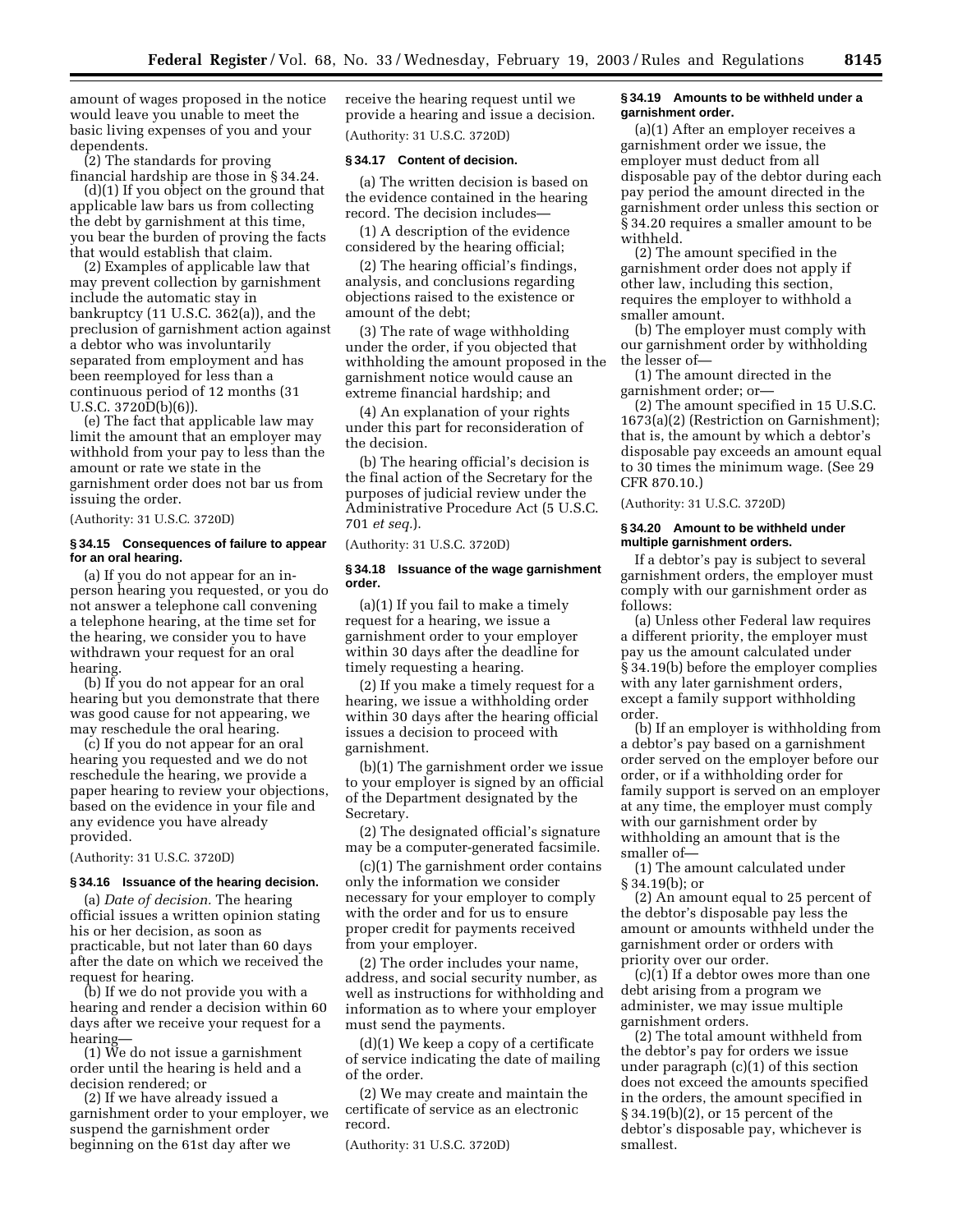(d) An employer may withhold and pay an amount greater than that amount in paragraphs (b) and (c) of this section if the debtor gives the employer written consent.

(Authority: 31 U.S.C. 3720D)

#### **§ 34.21 Employer certification.**

(a) Along with a garnishment order, we send to an employer a certification in a form prescribed by the Secretary of the Treasury.

(b) The employer must complete and return the certification to us within the time stated in the instructions for the form.

(c) The employer must include in the certification information about the debtor's employment status, payment frequency, and disposable pay available for withholding.

(Authority: 31 U.S.C. 3720D)

#### **§ 34.22 Employer responsibilities.**

(a)(1) Our garnishment order indicates a reasonable period of time within which an employer must start withholding under the order.

(2) The employer must promptly pay to the Department all amounts the employer withholds according to the order.

(b) The employer may follow its normal pay and disbursement cycles in complying with the garnishment order.

(c) The employer must withhold the appropriate amount from the debtor's wages for each pay period until the employer receives our notification to discontinue wage garnishment.

(d) The employer must disregard any assignment or allotment by an employee that would interfere with or prohibit the employer from complying with our garnishment order, unless that assignment or allotment was made for a family support judgment or order.

(Authority: 31 U.S.C. 3720D)

# **§ 34.23 Exclusions from garnishment.**

(a) We do not garnish your wages if we have credible evidence that you—

(1) Were involuntarily separated from employment; and

(2) Have not yet been reemployed continuously for at least 12 months.

(b) You have the burden of informing us of the circumstances surrounding an involuntary separation from employment.

(Authority: 31 U.S.C. 3720D)

#### **§ 34.24 Claim of financial hardship by debtor subject to garnishment.**

(a) You may object to a proposed garnishment on the ground that withholding the amount or at the rate stated in the notice of garnishment

would cause financial hardship to you and your dependents. (See § 34.7)

(b) You may, at any time, object that the amount or the rate of withholding which our order specifies your employer must withhold causes financial hardship.

(c)(1) We consider an objection to an outstanding garnishment order and provide you an opportunity for a hearing on your objection only after the order has been outstanding for at least six months.

(2) We may provide a hearing in extraordinary circumstances earlier than six months if you show in your request for review that your financial circumstances have substantially changed after the notice of proposed garnishment because of an event such as injury, divorce, or catastrophic illness.

(d)(1) You bear the burden of proving a claim of financial hardship by a preponderance of the credible evidence.

(2) You must prove by credible documentation—

(i) The amount of the costs incurred by you, your spouse, and any dependents, for basic living expenses; and

(ii) The income available from any source to meet those expenses.

(e)(1) We consider your claim of financial hardship by comparing—

(i) The amounts that you prove are being incurred for basic living expenses; against

(ii) The amounts spent for basic living expenses by families of the same size and similar income to yours.

(2) We regard the standards published by the Internal Revenue Service under 26 U.S.C. 7122(c)(2) (the ''National Standards'') as establishing the average amounts spent for basic living expenses for families of the same size as, and with family incomes comparable to, your family.

(3) We accept as reasonable the amount that you prove you incur for a type of basic living expense to the extent that the amount does not exceed the amount spent for that expense by families of the same size and similar income according to the National Standards.

(4) If you claim for any basic living expense an amount that exceeds the amount in the National Standards, you must prove that the amount you claim is reasonable and necessary.

(Authority: 31 U.S.C. 3720D)

#### **§ 34.25 Determination of financial hardship.**

(a)(1) If we conclude that garnishment at the amount or rate proposed in a notice would cause you financial

hardship, we reduce the amount of the proposed garnishment to an amount that we determine will allow you to meet proven basic living expenses.

(2) If a garnishment order is already in effect, we notify your employer of any change in the amount the employer must withhold or the rate of withholding under the order.

(b) If we determine that financial hardship would result from garnishment based on a finding by a hearing official or under a repayment agreement we reached with you, this determination is effective for a period not longer than six months after the date of the finding or agreement.

(c)(1) After the effective period referred to in paragraph (b) of this section, we may require you to submit current information regarding your family income and living expenses.

(2) If we conclude from a review of that evidence that we should increase the rate of withholding or payment, we—

(i) Notify you; and

(ii) Provide you with an opportunity to contest the determination and obtain a hearing on the objection under the procedures in § 34.24.

(Authority: 31 U.S.C. 3720D)

#### **§ 34.26 Ending garnishment.**

(a)(1) A garnishment order we issue is effective until we rescind the order.

(2) If an employer is unable to honor a garnishment order because the amount available for garnishment is insufficient to pay any portion of the amount stated in the order, the employer must—

(i) Notify us; and

(ii) Comply with the order when sufficient disposable pay is available.

(b) After we have fully recovered the amounts owed by the debtor, including interest, penalties, and collection costs, we send the debtor's employer notification to stop wage withholding.

(Authority: 31 U.S.C. 3720D)

#### **§ 34.27 Actions by employer prohibited by law.**

An employer may not discharge, refuse to employ, or take disciplinary action against a debtor due to the issuance of a garnishment order under this part.

(Authority: 31 U.S.C. 3720D)

#### **§ 34.28 Refunds of amounts collected in error.**

(a) If a hearing official determines under §§ 34.16 and 34.17 that a person does not owe the debt described in our notice or that an administrative wage garnishment under this part was barred by law at the time of the collection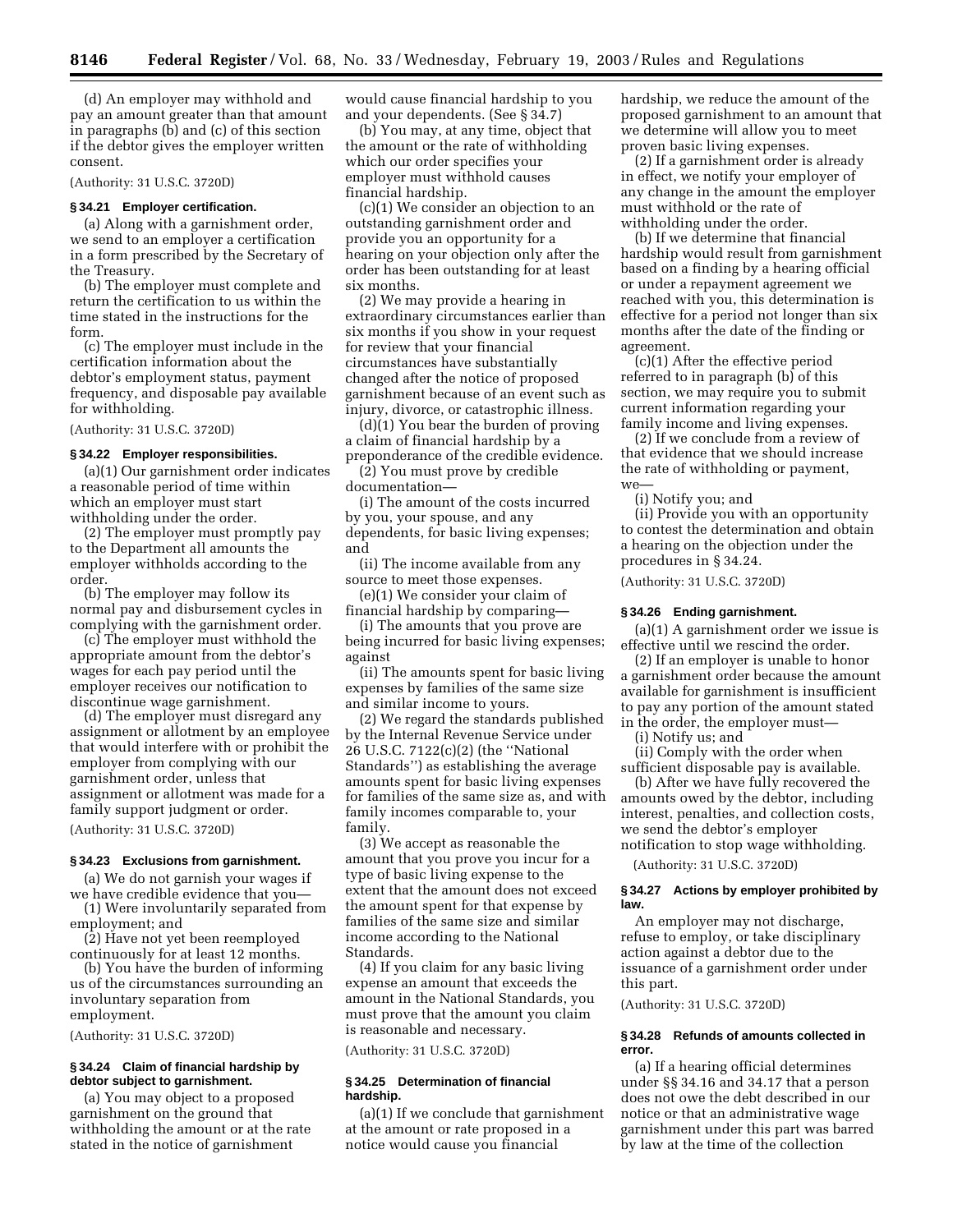action, we promptly refund any amount collected by means of this garnishment.

(b) Unless required by Federal law or contract, we do not pay interest on a refund.

(Authority: 31 U.S.C. 3720D)

#### **§ 34.29 Enforcement action against employer for noncompliance with garnishment order.**

(a) If an employer fails to comply with § 34.22 to withhold an appropriate amount from wages owed and payable to an employee, we may sue the employer for that amount.

(b)(1) We do not file suit under paragraph (a) of this section before we terminate action to enforce the debt as a personal liability of the debtor.

(2) However, the provision of paragraph (b)(1) of this section may not apply if earlier filing of a suit is necessary to avoid expiration of any applicable statute of limitations.

(c)(1) For purposes of this section, termination of an action to enforce a debt occurs when we terminate collection action in accordance with the FCCS, other applicable standards, or paragraph (c)(2) of this section.

(2) We regard termination of the collection action to have occurred if we have not received for one year any payments to satisfy the debt, in whole or in part, from the particular debtor whose wages were subject to garnishment.

(Authority: 31 U.S.C. 3720D)

#### **§ 34.30 Application of payments and accrual of interest.**

We apply payments received through a garnishment in the following order—

(a) To costs incurred to collect the debt;

(b) To interest accrued on the debt at the rate established by—

(1) The terms of the obligation under which it arises; or

(2) Applicable law; and

(c) To outstanding principal of the debt.

(Authority: 31 U.S.C. 3720D)

**Note:** The following appendix will not appear in the Code of Federal Regulations.

#### **Appendix**

#### **Analysis of Comments and Changes**

An analysis of the comments and of the changes in the regulations since publication of the NPRM follows.

We discuss issues according to subject, under the sections of the regulations to which they pertain.

#### **Scope of Garnishment Authority; Collection of Student Loans (§§ 34.1 and 34.2)**

*Comment:* One commenter contended that the Department lacks legal authority to use the garnishment power in the DCIA to collect student loans, because the commenter views section 488A of the Higher Education Act, 20 U.S.C. 1095a, as restricting the Department's garnishment authority to ten percent of disposable pay.

*Discussion:* The commenter bases this contention not on the terms of the DCIA, but on a rule of statutory construction that where two statutes authorize an action, the more specific of the two sets the limits to that authority. Section 488A of the HEA authorizes the Secretary of Education and guaranty agencies to garnish up to ten percent of debtor pay to collect student loans, while the DCIA authorizes Federal agencies to garnish up to fifteen percent of debtor pay. The commenter views the HEA as the more specific of the two statutes, and contends that the HEA limits the Department's garnishment power to the ten percent rate it authorizes. We disagree that the HEA is the more specific of the two statutes; both statutes apply to a distinctive category of entities. The HEA extended garnishment authority to the Department and to some 36 separate State and non-profit entities operating as guaranty agencies, and empowers the latter group to collect both on their own behalf and on behalf of the Federal government.<sup>1</sup> The DCIA applies only to Federal agencies, and applies exclusively to collection of debts owed to the Federal Government.

Even if the HEA were the more specific of the two authorities, the rule that the more specific of two potentially applicable statutes controls is merely one of several tools used to discern the intent of Congress. Another way to determine the intent of Congress when two potentially-applicable statutes adopt inconsistent terms is to view the more recent of the two as embodying the current intent of Congress. The 1996 DCIA is the more recent of the two statutes. Thus, Congress' intent to allow garnishment at 15 percent supersedes the HEA's more limited authority.

Looking to the more recent of two statutes to discern Congress' intent is particularly apt because the DCIA garnishment provision is both more recently enacted and part of a comprehensive scheme inconsistent with the limits of the earlier HEA authority. The DCIA supersedes the more limited authority in HEA section 488A because the DCIA garnishment authority is an addition to a comprehensive statutory scheme (31 U.S.C. 3701–3720E) for enforcement of Federal debts, including student loan debts. That scheme includes, for example, authority under 31 U.S.C. 3720A to collect Federal debt by tax refund offset, and, under 31 U.S.C. 3711(g), to report delinquent Federal debt to credit bureau. Thus, because Congress intended this statutory scheme as in effect before the 1996 DCIA amendments to apply to student loans, there is no reason to infer that Congress did not intend the garnishment provision added by the DCIA to this scheme in 1996 to apply to student loans as well.

Changes to the roles of specific Federal agencies made by the DCIA show that Congress intended that the tools available under this statutory scheme, including garnishment, be used to collect student loans. For the first time, the DCIA required Federal agencies to transfer collection responsibility for their delinquent debt to Treasury, or to other Federal agencies which were designated ''debt collection centers.'' The DCIA authorizes Treasury, as well as these designated ''debt collection centers,'' to use all the collection tools provided in the DCIA, including its garnishment provision, to collect debts which they ''cross-service.'' Education has been designated a debt collection center for student loans, thus, it is illogical to infer any congressional intent to bar Education from using the same DCIA garnishment authority to collect Federal student loan debts that Treasury and other agencies are meant to use to collect Federal debts.

Moreover, if Education had not been designated a debt collection center, the DCIA would have required Education to transfer its student loan debts to Treasury (or another agency designated as a collection center) for cross-servicing. Treasury plainly has full authority to use DCIA garnishment to collect any debts transferred to it for servicing, including student loans from Education. Thus, because Treasury or other Federal agencies would have power to collect those very student loans at the 15 percent rate, it is illogical to infer any congressional intent to restrict garnishment to the lesser HEA level when those same loans are serviced by Education itself.

The text of the DCIA itself shows that the absence of any language excluding student loans from garnishment under 31 U.S.C. 3720D was no oversight. The DCIA expanded the scope of Federal offsets by amending 31 U.S.C. 3716 to authorize offset by Treasury against such Federal payments as Social Security benefits, 31 U.S.C. 3716(b)(3), but expressly excluded title IV HEA student assistance payments from offset. 31 U.S.C. 3716(b)(1)(C). That express exclusion of student aid from the DCIA offset provision, contrasted against the absence of any reference to student loans in the DCIA garnishment provision—a provision copied almost verbatim from HEA section 488A shows that Congress spoke clearly when it meant to exclude student aid from the reach of the DCIA tools, and intended no exclusion of student loans from the DCIA garnishment provision.

In addition to the language of the statute itself, the legislative context of the garnishment provision shows that Congress intended the Department to use this DCIA authority to collect student loans. The subcommittee in which the provision originated understood from testimony before it that the provision would increase Education's authority to 15 percent to garnish

<sup>1</sup> Guarantors are authorized to collect ''the amount owed'' by the defaulter, 20 U.S.C. 1095a(a), which includes that portion of the loan debt not covered by Federal reinsurance, as well as that portion of the recovery that the guarantor is authorized to retain. 20 U.S.C. 1078(c)(1), 1078(c)(6).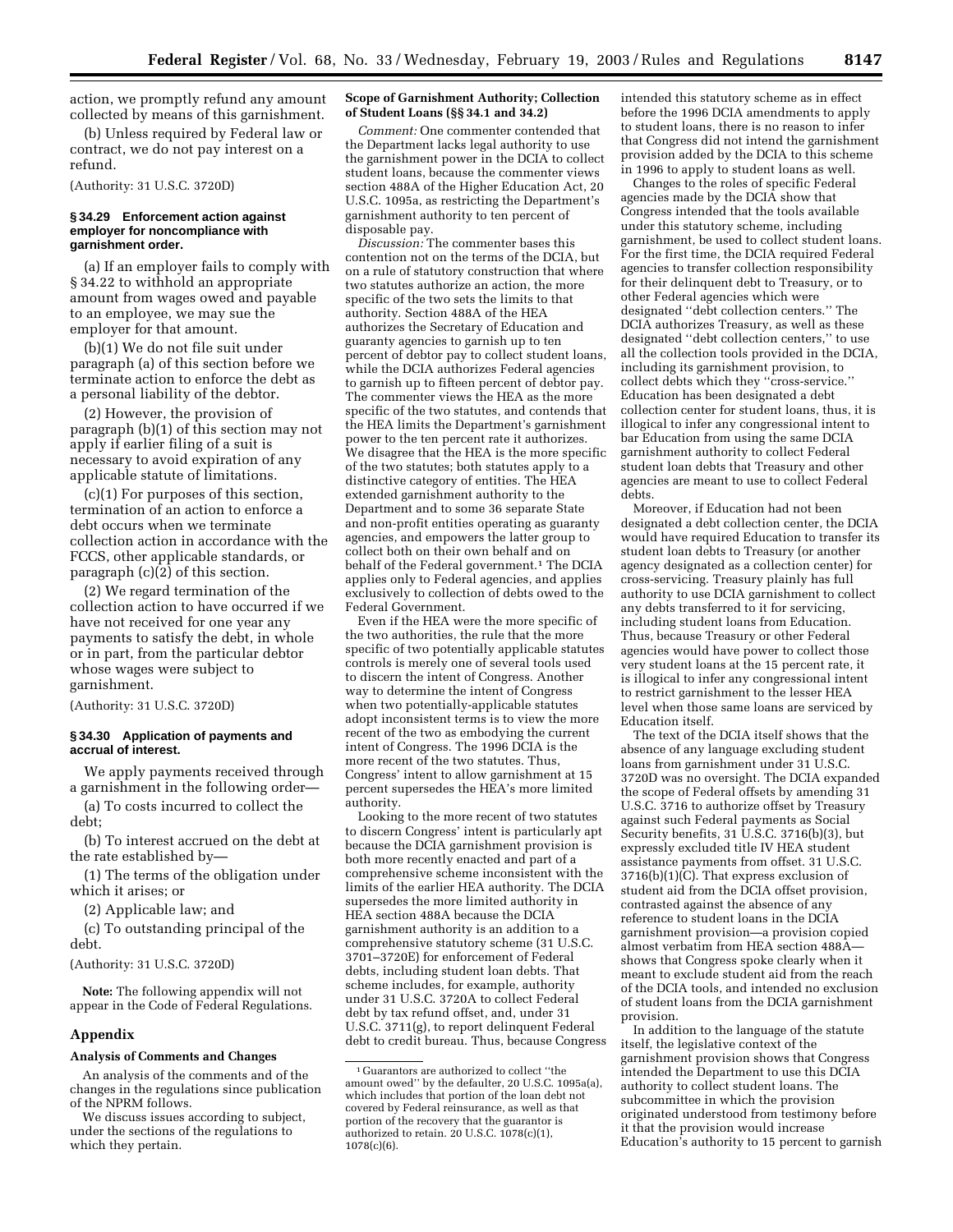debtor wages to collect student loans.<sup>2</sup> Subsequent oversight action by that subcommittee 3 and by the General Accounting Office 4 at the request of the subcommittee demonstrate the subcommittee's expectation, and Education's intention, that Education would implement the DCIA 15 percent wage garnishment authority to collect student loans.

For these reasons, the Department considers unfounded the view that the HEA garnishment authority precludes use of the DCIA garnishment authority to collect student loans.

*Changes:* None.

*Comment:* One commenter objected that the explanation for the Department's implementation of DCIA garnishment authority in these regulations left confusion about whether current FFELP regulations, which address garnishment under HEA section 488A by student loan guarantors, will continue to apply to those guarantors, and invited speculation about whether student loan guarantors would continue to garnish to collect debts they held, and if so, whether the HEA, rather than the DCIA, authorized them to do so.

*Discussion:* The statements made by the Department regarding its intention to use DCIA garnishment authority make no suggestion that the role and authority of student loan guarantors has changed. The HEA expressly authorizes student loan guarantors to collect by garnishment, and nothing in the DCIA expressly or implicitly addresses the authority of guarantors to garnish. Regulations adopted under the Federal Family Education Loan Program (FFELP) at 34 CFR 682.410(b)(9) to implement that authority for guarantors expressly apply to action by FFELP loan guarantors to conduct garnishment under HEA section 488A. Those regulations do not state or imply that they apply to the Department, either when the Department conducted garnishment under HEA section 488A or under any other authority. Because the FFELP regulations in most instances closely track the language of HEA section 488A, the Department, by following the

3Hearing on Federal Debt Collection Practices before the Subcommittee on Government Management, Information and Technology of the Committee on Government Reform and Oversight, 105th Cong., 1st Sess., Nov. 12, 1997, at 90, 91.

4 General Accounting Office: Debt Collection Improvement Act of 1996: Status of Selected Agencies' Implementation of Administrative Wage Garnishment (GAO–02–313).

provisions of the statute itself, generally conformed to those regulations. Because the DCIA garnishment provision mirrors HEA section 488A, the Department's reasons for interpreting and implementing several DCIA provisions apply with equal force to identical terms of HEA section 488A, which the Department has authority to interpret. That reasoning therefore helps clarify the intent of identical language found in both statutes. Discussion of the HEA in the explanation for this rule did not suggest that the Department considered student loan guarantors to be authorized to collect under the DCIA authority.

*Changes:* None.

#### **Computation of Time and System Changes (§ 34.3)**

*Comment:* A commenter objects that adopting definitions of ''day'' and ''business day'' may require modification of current systems for mailings. As an example, the commenter stated that the garnishment order cannot be issued until 30 days after the date of the notice, and the proposed rule provides that if the last day of a period is a Saturday, Sunday, or Federal holiday, the period runs to the next business day. Thus, the rule would be violated if a contractor were to mail a garnishment order exactly 30 days after the date of the notice, if that 30th day fell on a Saturday or Sunday.

*Discussion:* These rules adopt verbatim the definitions and approach adopted by Treasury in its rule, which mirror rules almost invariably applied in litigation. The only act we take under this rule within a specified number of days after an event or deadline is the issuance of the garnishment order; § 34.4 states that we provide notice of the proposed garnishment "at least" 30 days before we begin garnishment, and § 34.18(a)(1) provides that we issue a garnishment order ''within 30 days after the deadline for timely requesting a hearing'' or ''within 30 days after a decision.'' The Department is responsible for ensuring that its garnishment activities, and the actions of contractors as needed to support those activities, conform to this rule. We therefore see no basis for the complaint that the rule would require modification of systems used to create and mail the notices and orders Education now uses in its garnishment process.

*Changes:* None.

#### **Rights in Connection With Garnishment (§ 34.6)**

*Comment:* A commenter objected that the regulations do not articulate specific defenses that may be available to the debtor as grounds for objection to the proposed garnishment, and urged that the rule should mandate use of a form request for hearing of the kind now used by the Department for garnishment action to collect student loans.

*Discussion:* The Department has used, and will continue to use for collection of student loan debts, a form Request for Hearing that lists potentially available grounds for objection. Because this regulation applies to garnishment to collect any debts held by the Department, the Department did not consider it necessary to adopt any specific provisions

applicable only to some debts. The Department has no intention to change this procedure for student loans. However, neither the statute, Treasury regulations, nor due process requires use of a notice that lists potentially available defenses. There is no need to include in these regulations provisions that would imply that such a duty exists.

*Changes:* None.

*Comment:* A commenter urged that the regulations should specifically require the Department to give notice that a debtor may object to garnishment on the ground that the debtor was recently reemployed after involuntary separation.

*Discussion:* The Department agrees that debtors may not be aware that they may object on the grounds that the debtor has been recently been reemployed after involuntary separation from employment. The notice and the request for hearing now used by the Department for HEA garnishment explain this option. Because this objection applies regardless of the nature of the debt to be collected, the Department agrees that the regulations should commit to providing express notice of this option.

*Changes:* The regulations are modified in § 34.6 to provide that the pre-garnishment notice includes an explanation of the availability of objection on the grounds of recent reemployment after involuntary separation.

*Comment:* A commenter urged that the regulations should specifically require notice to the debtor that limits on withholding imposed by 15 U.S.C. 1671 *et seq.* may preclude actual withholding of pay.

*Discussion:* Neither the Department, nor any other garnishing creditor, can reliably determine whether, and for what period, 15 U.S.C. 1673 may bar an employer from honoring a particular garnishment order. That statute imposes the duty on the employer to honor its limits, because only the employer actually knows both the amount of the debtor's disposable pay and the number, amount, relative priority, and duration of all withholding orders that may affect the debtor. The court or administrative body that issues a garnishment order meets its duty under 15 U.S.C. 1673(c) by stating in the garnishment order that the employer must pay no more than the amount permitted by that statute. Standard Form 329B, the garnishment order prescribed for Federal agencies by Treasury, thus directs the employer to pay the lesser of the amount permitted under 15 U.S.C. 1673 or the amount determined by the agency (either 15 percent of disposable pay or a lesser amount).

Therefore, these regulations, consistent with Treasury regulations, do not recognize as a valid defense to a garnishment action a contention by the debtor that the proposed withholding order, if honored by the employer, would result in withholding amounts greater than those permitted by 15 U.S.C. 1673. Because this statute provides no defense to the debtor in a proceeding under this part, it does not affect the debtor's ability to respond in a meaningful manner in the proposed garnishment. We note that neither 15 U.S.C. 1671 *et seq.*, the garnishment statutes themselves (HEA section 488A or 31

<sup>2</sup>Hearing on H.R. 2234, the Debt Collection Improvement Act of 1995, before the Subcommittee on Government Management, Information and Technology of the Committee on Government Reform and Oversight, 104th Cong., 1st Sess. on H.R. 2234, Sept. 8, 1995 at 70, 159, 253. Moreover, the Congressional Budget Office estimated substantial increased recoveries on defaulted loans from these DCIA proposals. See 142 Cong. Rec. S1825 (Memorandum from John Righter, CBO, to Patrick Windham, Sen. Committee on Commerce, Science, and Transportation, regarding Preliminary scoring of the ''Debt Collection Improvement Act of 1996,'' Chapter 2 of a proposed amendment to H.R. 3019). As explained by cognizant staff, CBO based its estimates on the understanding that Education would use fully these DCIA tools, including garnishment, to collect defaulted student loans.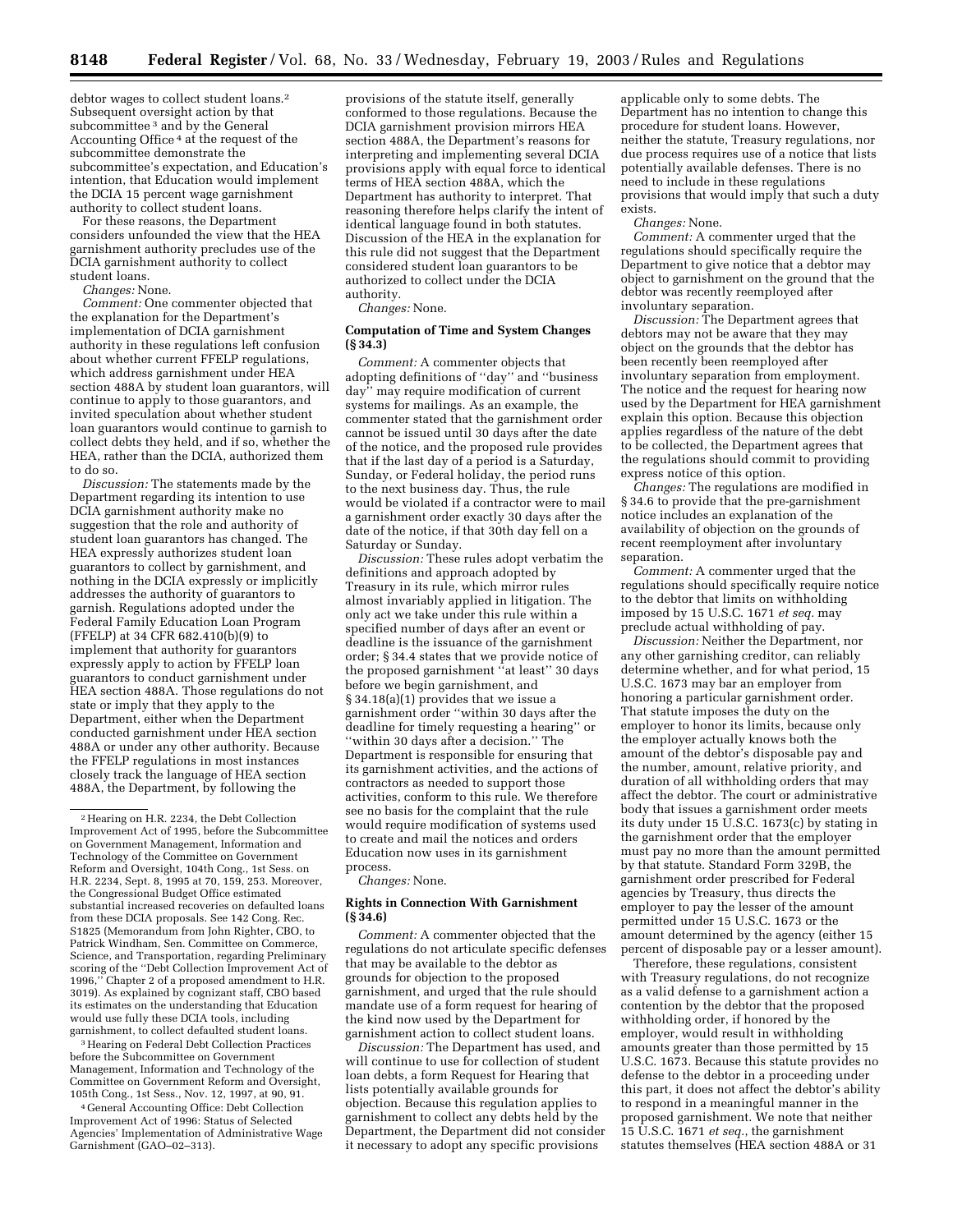U.S.C. 3720D), nor Treasury regulations require the creditor who intends to garnish to include in the notice or complaint initiating collection action an explanation of the effect of 15 U.S.C. 1673. There appears to be little value in including an explanation of this statute in the notice, which is intended to explain the debtor's rights in the garnishment proceeding.

*Changes:* None.

*Comment:* A commenter stated that the regulations lacked language to mirror the assurance in the preamble that the Department provides hearings even if the request for a hearing is not made timely, and that the regulations should include this assurance.

*Discussion:* Section 34.8 requires the debtor to make any request for a hearing in writing, regardless of the type of hearing sought. Section 34.11(c)(1) expressly states that we provide a hearing even if that written request for a hearing is untimely. That provision contains the assurance that the commenter describes, and no additional language is needed to ensure that right.

*Changes:* None.

*Comment:* A commenter stated that regulations should require that the Department make available for inspection by the debtor prior to the hearing any evidence on which the Department intends to rely to establish the existence and amount of the debt.

*Discussion:* The proposed rule, in §§ 34.5 and 34.6(a), stated that the Department would explain in the pre-garnishment notice that the debtor may inspect and copy records regarding the debt, and in § 34.14(a)(2) further provided that the Department would, on request, make available to the debtor, as part of the hearing process, the evidence which we believe establishes the existence and amount of the debt. These provisions ensure that the debtor has an opportunity to examine the evidence on which the Department's claim rests, in a timely manner, that permits the debtor effectively to respond with evidence and argument before a decision is issued. No change is needed. *Changes:* None.

#### **Conditions for an Oral Hearing (§ 34.9)**

*Comment:* A commenter objected to the requirement that the objecting debtor who seeks an oral hearing must state reasons why the objection cannot be satisfactorily reviewed based on the records, including any material provided by the debtor. The commenter objected that this requirement places an unfair burden on borrowers, many of whom may be low-income or unsophisticated.

*Discussion:* By requiring the debtor to show that an oral hearing is actually needed to resolve the disputed facts, the regulations adopt the same approach used in judicial proceedings, the paradigm of due process. Courts routinely dispose of defenses including those raised by pro se or unsophisticated defendants—through summary judgment rulings, and that disposition meets constitutional due process standards. The Department has limited resources available to conduct oral hearings; published statistics show that the

Department received approximately 9000 requests for hearings in its HEA garnishment actions in FY 2000. General Accounting Office: Debt Collection Improvement Act of 1996: Status of Selected Agencies' Implementation of Administrative Wage Garnishment (GAO–02–313) p. 16. Limitations on resources do not warrant curtailing the rights of debtors, but do militate in favor of the Department, like Federal courts exercising summary judgment authority, avoiding unnecessary hearings.

Consistent with Treasury regulations applicable to offset proceedings, 31 CFR 901.3(e), and to DCIA garnishment actions, 31 CFR 285.11(e), the Department in these regulations simply requires the debtor who seeks an oral hearing to show a good reason why we cannot resolve the disputed issues by reviewing the debt records. This is a common-sense standard that we have generously applied for years in Federal offset proceedings. The Department sees no readily articulated and sensible lesser standard, and no reason to commit in these regulations to provide an oral hearing on request regardless of the nature of the objection or the kind of evidence available.

Proposed § 34.10(a) stated that a paper hearing would be held upon request, but inadvertently omitted the word ''or'' before stating that paper hearings would be provided if we conclude that we can resolve the issues raised by an objection without an oral hearing.

*Changes:* Section 34.10(a) of the proposed rule is revised to state that we provide a paper hearing upon request by the debtor or if an oral hearing was requested but we determine that we can resolve the issues raised by the objection through a review of the written record regarding the debt.

*Comment:* A commenter urged that, for inperson or telephone hearings, the regulations be revised to state that the Department must send a copy of the hearing file to the debtor prior to the hearing.

*Discussion:* The Department has used, and will continue to use, a pre-garnishment notice that encourages the debtor to request copies of the records that pertain to the debt to be collected by garnishment, and to do so before the hearing, and indeed before the submission of the actual objection to the proposed garnishment. The proposed rule in § 34.5(c)(1) provides that the Department makes these records available on request. If the debtor does not choose to request and review these records, we see no need to incur the expense of sending the records to the debtor. *Changes:* None.

# **Conduct of Hearings (§ 34.13)**

*Comment:* One commenter disagreed with the statement in the preamble that contractors cannot rule on debtor objections. The commenter considered the statement that this activity was an inherently governmental function to imply that student loan guarantors could not use independent hearing officials, including administrative law judges and other parties, whom they retain by contract.

*Discussion:* The Department intended no inference that student loan guarantors could

not use contracts to retain independent hearing officials. HEA section 488A requires student loan guarantors to appoint administrative law judges or to retain independent hearing officials, not under the supervision or control of the guarantor, to adjudicate debtor objections to the proposed garnishment; that retainer agreement will obviously be embodied in a contract with the hearing official. As Treasury stated in promulgating controlling regulations, Federal agencies ''may not contract out 'inherently governmental functions,' . . . [but] contractors can[ ] assist agencies'' by mailing notices, orders authorized by the agency, receiving documents from debtors and employers, and arranging repayment agreements approved by the agency. 63 FR 25137. Unlike these supporting functions, adjudication of debtor disputes to the compulsory taking of a portion of their wages by garnishment is an inherently governmental function. The Department therefore cannot use contractors to decide debtor objections. The Department recognizes that the HEA requires guarantors to use individuals, including administrative law judges, who are independent of the guarantor to perform this adjudication function. We fully agree that guarantors can arrange for these services by contracts.

*Changes:* None.

*Comment:* One commenter agreed with the statement that only qualified employees of the Department may conduct hearings, but objected to the statement that the Department may use contracted services to analyze debtor objections and propose appropriate findings to those objections. The commenter requested that the Department clarify that any findings proposed by contractors are not final, and that Department hearing officials must exercise independent judgment and provide independent rationales for decisions. The commenter further urged that the regulations bar use of employees of collection agencies or other agencies collecting debts on behalf of the Department to analyze objections. The commenter urged that contractors receive specific training on borrower defenses and other critical hearing procedures.

*Discussion:* The Department agrees with the commenter that Department contractors cannot conduct hearings or rule on objections to garnishment, because those are inherently governmental functions. As discussed earlier, HEA section 488A expressly requires guarantors to use independent hearing officials not under the control of the guarantor to judge debtor objections to garnishment. In contrast, both HEA section 488A and 31 U.S.C. 3720D direct the Department itself to provide a hearing and decide debtor objections. The Department cannot, therefore, delegate this duty to a contractor. This does not, however, preclude use of contractors to analyze debtor objections and propose resolutions on those objections.

Department officials must therefore consider the objections raised by each debtor, and must issue a decision on those objections. Unless and until a Department official makes findings and issues a decision, there is no ruling on a debtor's objections.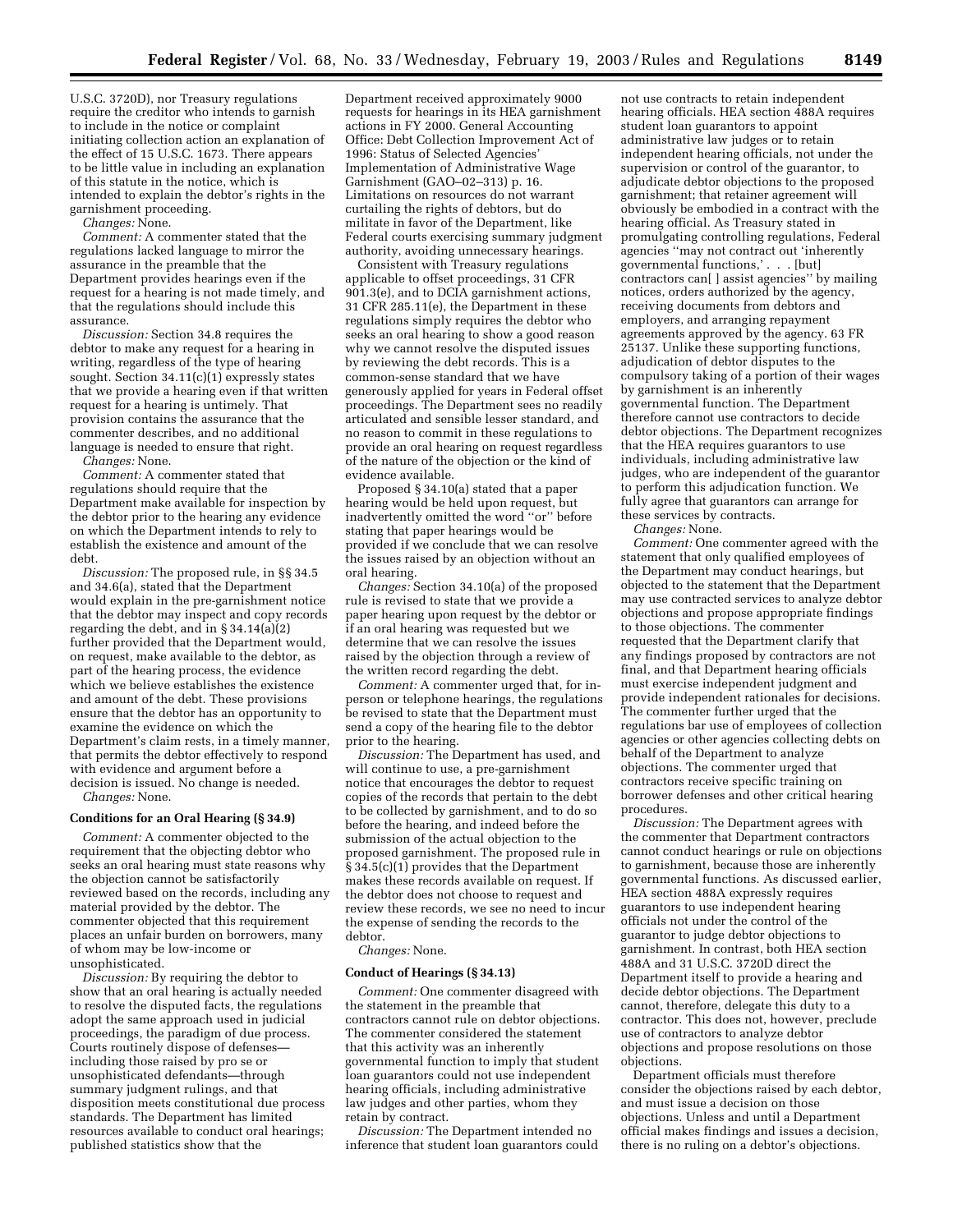The Department agrees that contractors used to prepare recommendations should be trained to properly analyze debtor objections. However, because contractor analyses of those objections are clearly no more than recommendations to Department staff and have no binding effect whatever on the debtor, we see no need to include language in the regulations to characterize contractor analyses.

Debtors have the right, under these regulations, to avoid garnishment by entering a voluntary repayment agreement. The Department uses its collection contractors to negotiate repayment terms with those debtors sent notice of garnishment who wish to repay voluntarily. Collection contractors have a financial interest in recovery, whether by garnishment or by voluntary payment, and the Department does not use them to prepare recommended analysis for a hearing on any objection, including hardship objections. These regulations ensure a hearing by a designated Department official for any debtor who does not agree to repay voluntarily and has requested a hearing.

*Changes:* None.

*Comment:* A commenter opined that the regulations should adopt guidelines and training procedures for any Department staff designated to conduct hearings of debtor objections. The commenter urged that the regulations should require the Department to provide debtors a list of hearing officials available for review of their objections so that they may object to those they consider unqualified or biased.

*Discussion:* Any decision issued by the Department on debtor objections to garnishment is subject to judicial review under Administrative Procedure Act (APA). The Department has a strong interest in seeing that Department staff who conduct hearings do so in conformance with applicable substantive and procedural law. Therefore, the Department sees little value in adding generalized language to this part that would purport to govern its own internal training procedures.

The commenter points to no administrative or judicial tribunal that allows debtors to select the individual to hear their cases, and shows no good reason to adopt that course in this part. The commenter urged that this would permit a debtor to reject a particular individual who the debtor considers biased against the debtor. A debtor who objects to a hearing official as biased, can object as part of the hearing process to that individual serving as hearing official.<sup>5</sup> Hearings under this part are not subject to 5 U.S.C. 556, which requires the agency to consider and include in the administrative record its ruling on any objection to a proposed hearing official. However, the Department must meet that test, because it must consider and rule on any objection raised by the debtor, including an objection that the hearing

official is biased. That determination, and any claim that a decision was the result of bias by the hearing official, may be tested on judicial review.

No Department hearing official benefits financially from the outcome of a hearing, and Federal ethics rules prohibit a hearing official from participating in a matter in which the individual has a financial interest. 5 CFR 2635.402(a). The Department therefore sees no need to add provisions to these regulations offering debtors a choice of hearing officials as a remedy for speculation that some Department official may harbor bias against a particular debtor.

*Changes:* None.

#### **Content of Decision; Basis of Decision on Evidence Considered at Hearing (§ 34.17)**

*Comment:* A commenter stated that regulations should require that hearing decisions be based only on evidence presented at the hearing and should clearly state the grounds for denial of an objection.

*Discussion.* Section 34.17 of the proposed rule provided that the decision would include the hearing official's conclusions and reasoning for each objection presented. We agree that the decision must rest on evidence presented in the hearing, but that hearing process is informal and may extend beyond the actual oral hearing. The regulations do not bar debtors from presenting in oral hearings objections not raised in the request for hearing, and do not require debtors who seek oral hearings to disclose all the evidence on which they will rely to support an objection. Because new objections and evidence first presented by the debtor during an oral hearing may require the Department to obtain further evidence in order to evaluate, the hearing official may leave the record open both for the Department and for the debtor. We may need to obtain additional evidence to respond to objections and evidence submitted by a debtor in either an oral or paper hearing.

To ensure that evidence we may obtain after the notice is sent is fairly considered in the hearing process, the debtor must have an opportunity to examine and respond to that evidence before the hearing official makes his or her decision. Therefore, if we intend to consider evidence that was not included in our records of the debt that were available for inspection prior to the hearing, the hearing official will consider that evidence only after we notify the debtor, make that evidence available to the debtor, and provide a reasonable period for rebuttal evidence and argument by the debtor.

The proposed regulations did not address the situation in which the debtor learns after filing the request for hearing that specific relevant evidence is available, and wishes to submit that evidence and have it considered in the proceeding. We believe that the debtor should have the opportunity to do so, if that evidence can be promptly acquired and produced. To ensure that this opportunity does not unduly delay completion of the hearing and issuance of the decision, it is reasonable to expect the debtor to make a specific request that the record be held open for consideration of such evidence, and to describe in that request what the evidence is, and why it is relevant.

The proposed regulations did not address situations in which a debtor requests access to records, and then seeks to submit evidence and objection based on a review of our records of the debt, or seeks—but is denied an oral hearing at which he or she would offer evidence and objections. Department regulations for the Treasury Offset Program assure a debtor who seeks access to Department debt records with reasonable diligence—within 20 days of the date of the notice of proposed offset—an extended deadline for presenting evidence and argument opposing the offset. 34 CFR 30.33(d). A similar assurance is appropriate in these proceedings. Finally, the regulations can clarify that a debtor who intended to present evidence and objection at an oral hearing should have an opportunity to submit both in written form if that request for an oral hearing is denied.

The time provided for submission of evidence and objections not included in the request for hearing may vary depending on the situation. We believe that this period should ordinarily be at least seven business days, but could in particular circumstances be shorter, or, as resources may permit, longer. In any event, the particular deadline applicable in each situation should be communicated to the debtor.

*Changes:* Section 34.17 is modified to provide that the decision rests on evidence in the hearing record, and includes a description of the evidence considered in making that decision. Section 34.13 is modified to add a new paragraph (d) to state the instances in which the hearing official will accept evidence and argument not included in the request for hearing or presented during an oral hearing. Section 34.13(d)(4)(i) provides that if the debtor requests access to records within 20 days of the date of the notice, the debtor may submit evidence and objection for a limited time after we provide the requested records. Section  $34.13(d)(4)(ii)$  and (c) provide that if we obtain and intend to have considered in the hearing process evidence that was not included in the records that were available for inspection by the debtor when notice was sent, we first notify the debtor regarding the new evidence, make this evidence available to the debtor, and provide a reasonable period for rebuttal evidence and argument. Section 34.13(d)(4)(iii) provides for a brief extension of time, upon request, for a debtor to submit specifically-identified evidence not previously presented, and to raise an objection based on that evidence. Section 34.13(d)(4)(iv) provides an opportunity to submit evidence and argument after a request for an oral hearing is denied.

*Comment:* A commenter urged that the regulations require that information about reconsideration and appeal rights be included in the decision, and that this information be displayed in the decision in large bold letters.

*Discussion:* The regulations now state that the garnishment hearing decision is final agency action for purposes of the judicial review under the APA. We have no administrative appeal procedures for garnishment decisions, and therefore no administrative appeal rights to explain in the

<sup>5</sup> Grounds for disqualification in proceedings under this part would include those applicable to Federal court proceedings; as pertinent here, Federal law requires disqualification of a judge in a Federal court proceeding who has personal bias or prejudice concerning a party, or personal knowledge of disputed evidentiary facts. 28 U.S.C.  $455(b)(1)$ .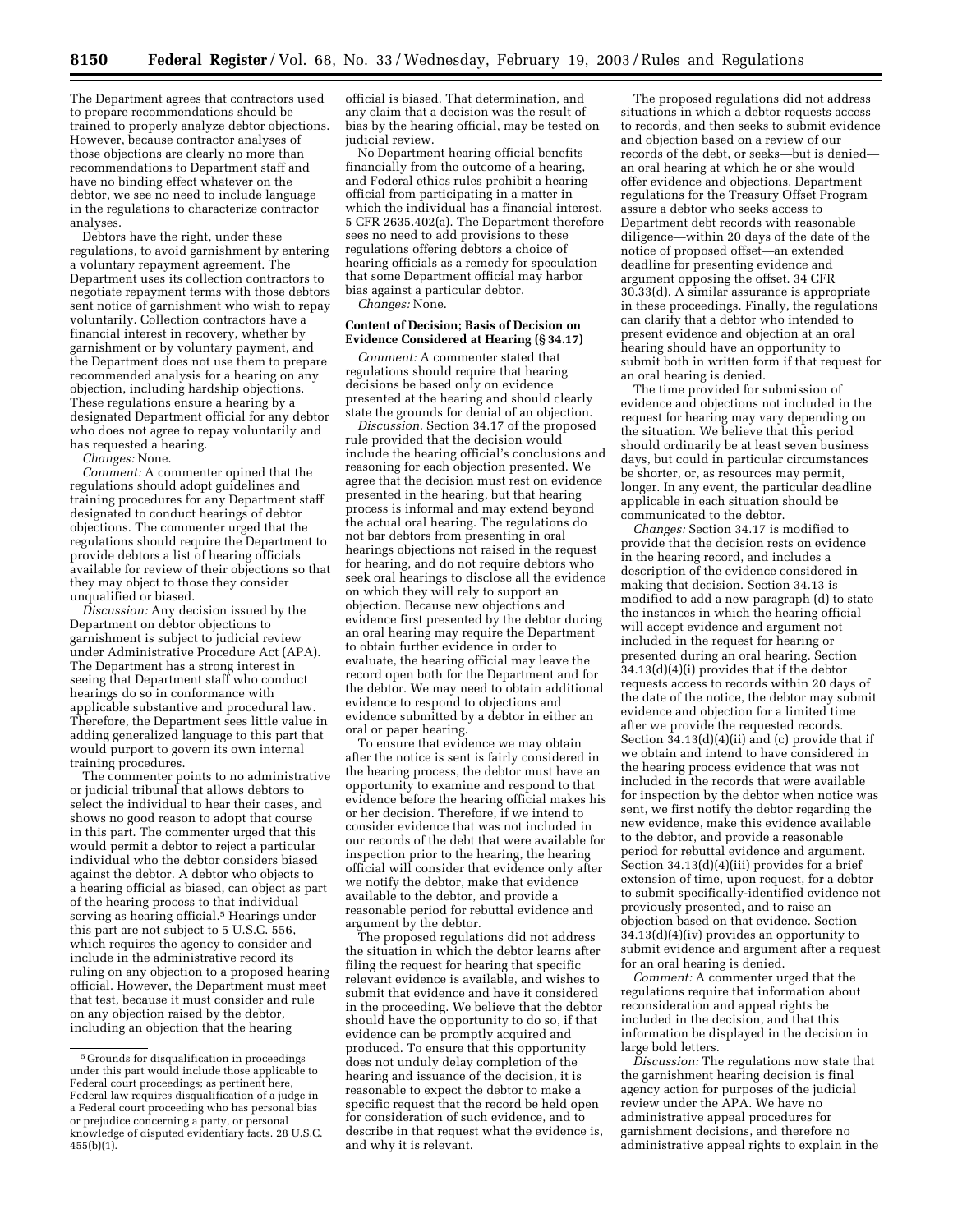decision. We currently state in a garnishment decision that the debtor may contest the ruling by filing suit in Federal district court and we expect to continue to do so. These regulations do create reconsideration rights, and we agree that the decision offers a useful vehicle for presenting those rights to the debtor.

*Changes:* Section 34.17(a) is modified to provide that the decision includes an explanation of reconsideration rights available to the debtor.

*Comment:* A commenter believed that we should state that the position taken in the proposed rule regarding the effect of a failure to issue a decision within 60 days of an untimely request for a hearing applies as well to garnishment action by guarantors under the HEA.

*Discussion:* We stated in the preamble that the statutory requirement that a hearing decision be issued within 60 days of the debtor's request does no more than require the garnishing party to suspend any outstanding garnishment order if a hearing decision is not issued within 60 days of the debtor's request, but does not bar resumption of garnishment, or, if an order has not been issued, issuance of the order, after an adverse hearing decision is issued. As explained there, this conclusion follows from wellestablished case law addressing the effect of statutory deadlines on agency action. *United States* v. *James Daniel Good Real Property,* 510 U.S. 43, 63 (1993); *United States* v. *Montalvo-Murillo,* 495 U.S. 711 (1990); *Brock* v. *Pierce County,* 476 U.S. 253 (1986). Pursuant to the principle articulated in these rulings, failure by a guarantor to meet the HEA 60-day decision requirement, like a failure to meet the same duty under the DCIA addressed in these rules, does no more than suspend the garnishor's right to issue or continue in effect an existing garnishment order.

*Changes:* None

#### **Financial Hardship; Reconsideration (§§ 34.24, 34.25)**

*Comment:* A commenter stated that provisions regarding the right to claim financial hardship were inconsistent and should be clarified to allow the debtor to raise hardship at any time.

*Discussion:* The regulations provide that the debtor may object to garnishment on financial hardship grounds at any time, but that the Department in general commits to provide a hearing on a hardship objection no earlier than six months after we issue a garnishment order. The Department recognizes that in some instances, financial circumstances may change substantially within a relatively short time, so that a debtor not faced with hardship at the time of the notice or hearing may suffer financial setbacks before six months of garnishment have been completed. The regulations therefore provide that the Department will consider a hardship objection raised within that six-month period if in the judgment of the Department, the debtor shows in the request for review that his or her financial circumstances have substantially worsened after the notice of proposed garnishment on account of an event such as disability, divorce, or catastrophic illness.

Section 34.7 of the proposed regulations stated that we provided no hearing regarding objection to the rate or amount of withholding on a new garnishment action if, within the past 12 months, we had begun garnishment proceedings and determined in those proceedings an appropriate withholding amount, either by decision or by terms of voluntary agreement. This section applies to those circumstances in which we start garnishment to collect a different debt than that which we have already issued a garnishment order, or we start garnishment action to enforce a debt after the debtor breached an agreement to repay that debt after we had given notice of intent to collect that debt by garnishment. In both voluntary repayment agreements and hardship determinations, the Department typically states that the determination is effective for a period of six months, after which the debtor must demonstrate that he or she cannot pay more than the installment amount agreed to or the withholding rate determined to be appropriate. The 12-month period in proposed § 34.7(b) would have been inconsistent with this practice and with the general commitment in proposed § 34.24(c)(1) to consider a hardship objection within six months after the garnishment took effect.

*Changes.* Section 34.7(b) is revised first to state that a hearing is available to contest the amount or rate of a proposed garnishment only if the rate or amount there proposed exceeds the rate or amount we had agreed to within the preceding six months in an agreement resolving a prior garnishment proposal. Second, the same provision is revised to remove the restriction of hardship objection where a hearing decision within the preceding 12 months had set the withholding rate or amount.

*Comment:* A commenter objected that the grounds for hardship should not be compared to the grounds for undue hardship discharge of student loans in bankruptcy. The commenter disagrees that the case law interpreting the undue hardship requirement provides useful guidance, because a hardship determination under this rule is binding for six months, while a bankruptcy hardship determination in bankruptcy is permanent and takes into account the expected longterm financial difficulties of the debtor.

*Discussion:* The commenter suggests that the degree of financial hardship that merits a financial hardship under this rule differs from, and is less than, the kind of financial hardship needed to support a claim of undue hardship in bankruptcy. The observation is accurate, because these regulations measure hardship using the national standards, which compare the debtor's expenses to the average amounts incurred by families of similar size and income, while bankruptcy hardship analysis compares the debtor's expenses to those needed to maintain what case law refers to as a ''minimal standard of living.'' *Brunner* v. *N.Y. Higher Educ. Serv. Corp.,* 831 F.2d 395, 396 (2nd Cir. 1987). The amounts spent for living expenses by peers of the debtor will in many instances

significantly exceed those justifiable for a minimal standard of living.6

Under these regulations, the debtor bears the burden of proving the necessity of any amounts claimed in excess of the average amounts spent by his or her peers. The debtor may contend that above-average expenses are needed for housing costs, retirement savings, tuition for private schools, charitable contributions, vehicles, utilities, and telephone charges which the debtor now incurs. Bankruptcy courts routinely address these claims in evaluating undue hardship claims; that case law can provide guidance in considering whether a debtor carries his or her burden under these regulations of proving that above-average expenses are necessary.

*Changes:* None.

*Comment:* A commenter urged that the Department include with the notice of proposed garnishment a separate form for debtors to use to claim financial hardship, which would explain the grounds for a hardship claim and how to obtain a hearing on the objection.

*Discussion:* The notice currently used by the Department, and that which the Department intends to use for garnishment under these regulations, explains the debtor's right to contest the proposed garnishment on both substantive and hardship grounds. The Department may modify the format of the notice as experience demonstrates that particular changes are useful.

The Department currently sends financial statement forms to those debtors who state on their request for hearing that they intend to object on hardship grounds. The overwhelming majority of objections to proposed garnishments that the Department now receives are based on financial hardship. The Department agrees that a selfexplanatory form has proven very useful to encourage debtors to present their financial circumstances in a way that makes analysis of the objection by the Department easier, but sees no reason to commit at this point in regulations to a particular form, or to a particular method of providing that form to debtors.

*Changes:* None.

*Comment:* A commenter asked that we state that positions taken in the proposed rule regarding the burden of proof of hardship and the need to present that claim by completing a financial statement disclosing the income and assets available to meet the needs of the debtor and his or her family, apply to garnishment proceedings by guaranty agencies under HEA section 488A.

*Discussion.* Because the debtor alone has evidence needed to prove financial hardship, we believe that financial hardship is like an affirmative defense to a claim, such as repayment. As a matter of common sense and common law, the person who claims an affirmative defense bears the burden of proving that defense by a preponderance of the credible evidence. We provide a financial statement form for debtors who claim hardship to complete, and we intend to

<sup>6</sup>The *Brunner* test includes two other steps not relevant to hardship claims in garnishment proceedings.